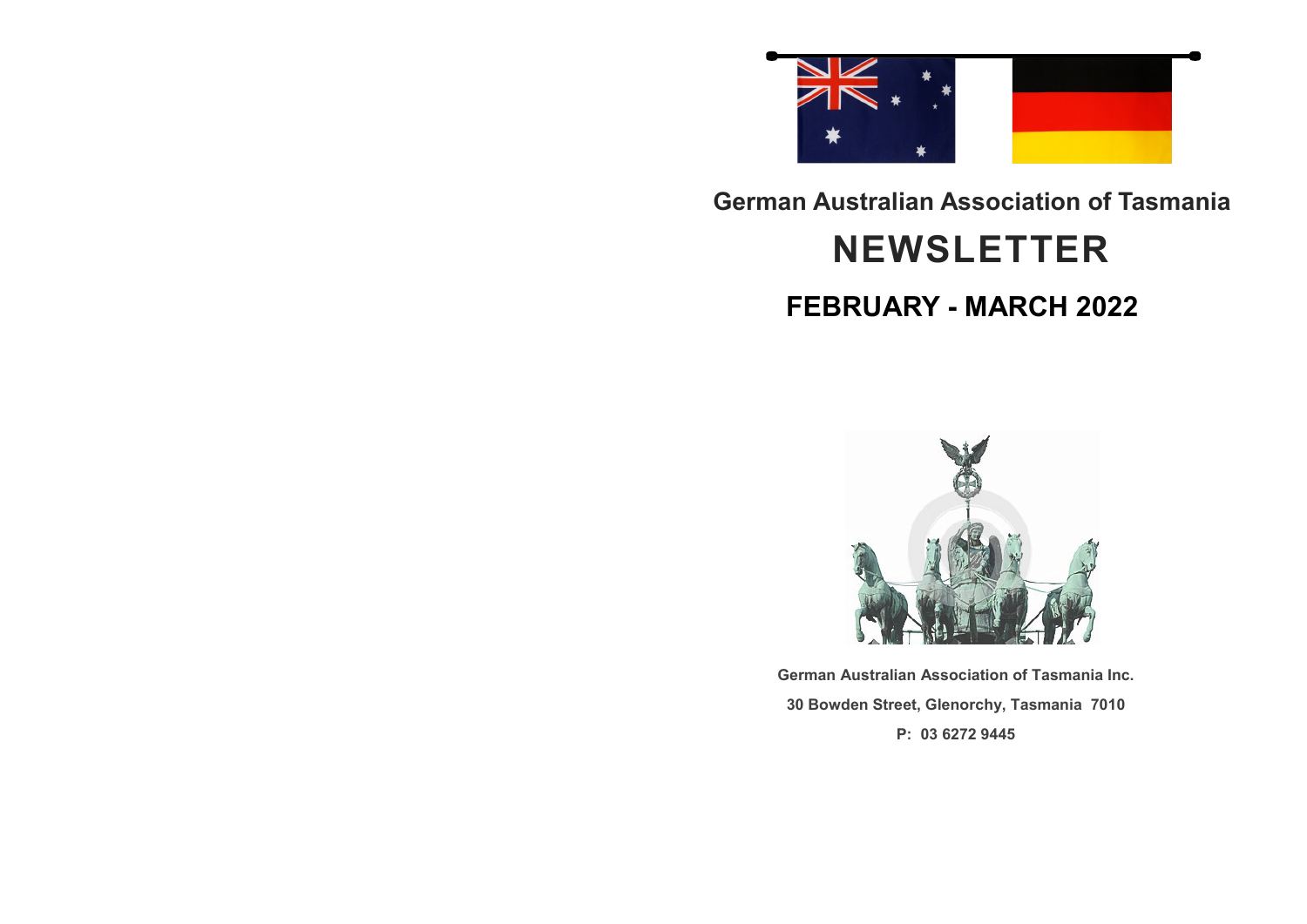## **GROUP & COMMUNITY ACTIVITIES CLUB MEALS & EVENTS**

**Most of the activities at The Club are back to normal after the Christmas break however some have made changes due to Covid. If you are in doubt, please contact the club or the activity coordinator for confirmation and details.**

**KAFFEEKLATSCH:** Kaffeeklatsch for January is cancelled, however February's event, on 27 February, will go ahead. Please confirm with Lilo, on 6272 4393, that you will be attending as we need numbers for catering purposes. It will be the usual \$10 for a plate of savoury and a plate of sweet food. Depending on how many we get to this function will decide on future arrangements.

**SKAT:** The Skat Players meet Fridays at 5pm There are experienced & more serious players as well as those who simply enjoy the card game. All players catered for. *If you are interested, please contact the Club.*

**AUSTRIAN COMMUNITY**: Our Austrian Club Members play cards at the club every Thursday at 3pm. *Contact the Club for more information.*

**MERTON ART GROUP:** The artists meet Mondays at 11.30am.

**THE FRIENDSHIP QUILTERS:** The quilters meet on the 1st & 3rd Saturdays of the month from 10-4. Anyone interested is welcome to come along to see what type of wonderful quilting is being produced.

**CHOIR**: Currently there are no Choir practices or performances due to Covid. Watch your newsletter for announcements about when they will return.

**U3A**: U3A starts their sessions on 8 & 10 February

**COMMITTEE MEETINGS:** Meetings are held on the first Monday of the month at the Club: Next meetings 7 February & 7 March. at 5.30pm.

**BAR SNACKS:** Every Thursday from 3.00, stop by the club to catch up with fellow members, enjoy a drink and partake of the bar snacks.

# **GERMAN RADIO PROGRAM**

Listen to Lilo, Karl Heinz and Karina every Sunday 9-10am on FM 96.1

#### **2 7** and 92.1 or online at [www.hobartfm.org.au](http://www.hobartfm.org.au/) by clicking "listen now".

**Sunday 6 February, midday** Schnitzelessen, \$20 per person

**Sunday 20 February, 9:00am** Traditional German Breakfast, \$15 per person

**Sunday 6 March, midday** Schnitzelessen, \$20 per person

**Sunday 20 March, midday**

Kartoffelpuffer, \$10 per person



*Book by phoning the club or Gaby on 0407 495 593 by the Thursday prior to the function. Payment is on the day of function.*

## **COVID WHEN VISITING THE CLUB**

Thank you to everyone for looking after each other by remaining as covid safe as possible in this era. The rules around Covid can change at any time but we ask that you continue follow the most recent government guidelines and any extra rules we apply specifically for the club. Currently this means you must show your proof of being at least double vaccinated or have a medical exemption to enter the club. While at the club you must wear a mask unless you are seated and eating or drinking. The check-in app is still being used.



The regulations may not be to everyone's liking, but in recent weeks we've shown the club remains a great place to meet with friends, these few rules aren't stopping that. Come along and enjoy everything your club has to offer.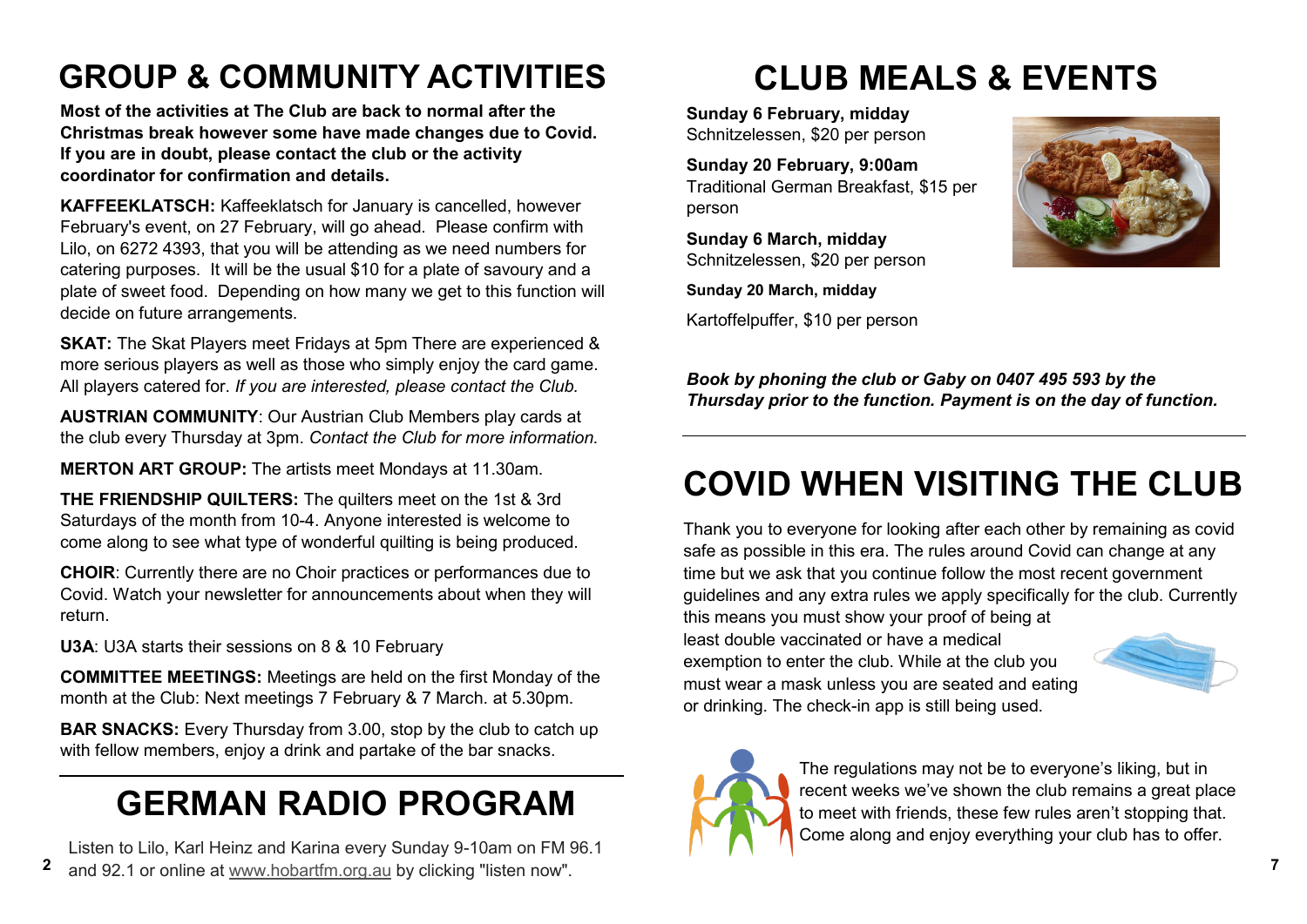

#### **FEBRUARY**

| <b>GABY LINTON</b>                     |    |
|----------------------------------------|----|
| <b>GISELA GUNTER</b>                   | 2  |
| <b>HARRY ENGEL</b>                     | 5  |
| <b>MAUREEN MCLAUGHLIN, LYNN HICKEY</b> | 12 |
| <b>BERTA STOJANOVIC</b>                | 16 |
| <b>JULIANE MOLTOW</b>                  | 18 |

## **MARCH**

| <b>ALAN WATKINS</b>             | 5  |
|---------------------------------|----|
| <b>MEAGHAN ROBERTS-ATKINSON</b> | 15 |
| ADAM HANUSZEWICZ                | 16 |
| <b>INGE SAMSON</b>              | 18 |
| <b>JEFF FREEMAN</b>             | 19 |
| <b>CLAIRE HILL</b>              | 20 |
| HILDEGARD ANDREE, CAROL GLEIHS  | 29 |
| DAVID MOLTOW                    | 31 |



## **NEWSLETTER FEEDBACK**



Please send any newsletter issues, suggestions & requests by email to germanclubtas@outlook.com.

## **U3A SESSIONS AT THE CLUB**

U3A is once again holding sessions at The Club. They meet every Tuesday & Thursday from 9:30-noon. Check out the schedule below and contact the U3A secretary, Anneke Much, on 6249 2384 if you're interested in joining in.

**Mahjong:** If you want to learn how to play mahjong, come along and join this very popular activity. No experience necessary and equipment is provided.

**Tasters:** We offer you an interesting mix of topics this term. Nova Scotia; Morocco; The Queen's Orphan Schools; Famous spy Cicero; Heritage homes Narryna and Markree; River & coastal trading vessels and more.

**History of Glenorchy:** This is an updated version of the History of Glenorchy.

**Four Great Talks:** As always, some interesting talks starting with; State of the World; Flag of New Zealand; Temperatures Fahrenheit and Celsius but what do we know about the other four; Monorails.

Art Group: Practise your particular choice of medium in company of other artists/beginners. Sharing skills in watercolour, crayon and pencil

**Creative Writing:**The Creative Writing group welcomes new members who have a story to tell but don't always know how to put it into written words. We have a different topic each week. We share our stories in a relaxed and friendly manner, and we have fun.

**Music & The Arts:** We have some great Music & Art including; Art of Cuba; American Art; The life of two artists; Chinese art & history; Gilbert & Sullivan; Classical destinations;Under the Stars – a concert in the Welsh mountains.

| U3A<br>Glenorchy | Term 1         | Room 1                                                  | Room 2         |
|------------------|----------------|---------------------------------------------------------|----------------|
|                  | 8/2/22-31/3/22 |                                                         |                |
| Tuesday          | 9.30-10.30     | <b>Creative Writing</b>                                 |                |
|                  | 9.30-12.00     |                                                         | Art Group      |
|                  | 11.00-12.00    | Music & The Arts                                        |                |
| Thursday         | 9.30-10.30     | Tasters - 8 talks                                       | Mahjong/Board  |
|                  |                |                                                         | Games 9.30-12) |
|                  | 11.00-12.00    | History of Glenorchy                                    |                |
|                  |                | (1 <sup>st</sup> Four weeks)<br><b>Four Great talks</b> |                |
|                  |                |                                                         |                |